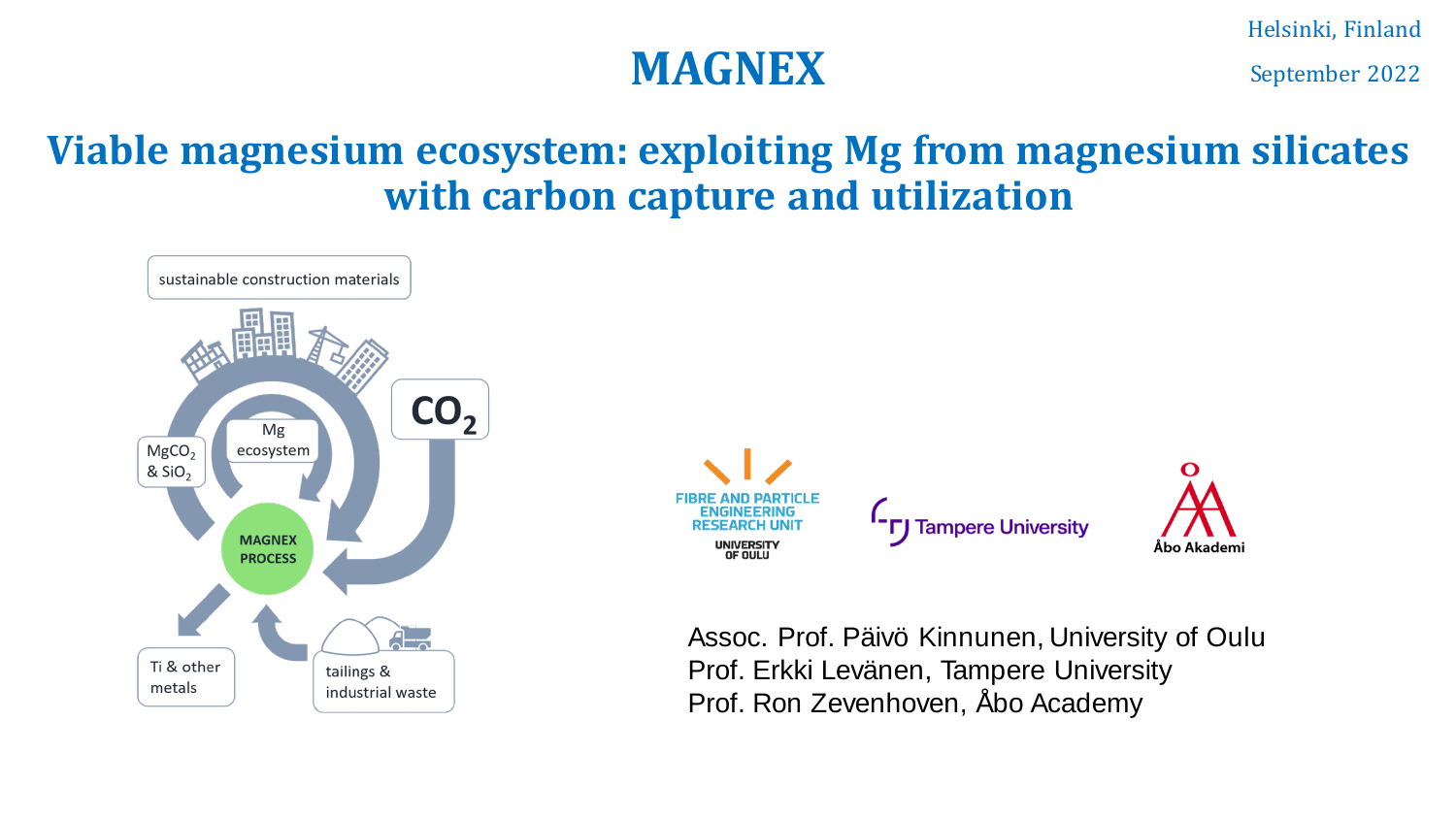# MAGNEX project



#### • **Thematic areas:**

- Flows of critical materials
- High technology products and services
- Cooperation and governance

### • **Main Aims:**

- $\checkmark$  To improve the resource efficiency of the Mg-extraction process from local side streams with carbon capture and utilization (CCU)
- $\checkmark$  To accelerate the kinetics of Mgcarbonation for CCU
- $\checkmark$  To provide suitable applications for all generated material streams
- $\checkmark$  To enable the circular Mg economy